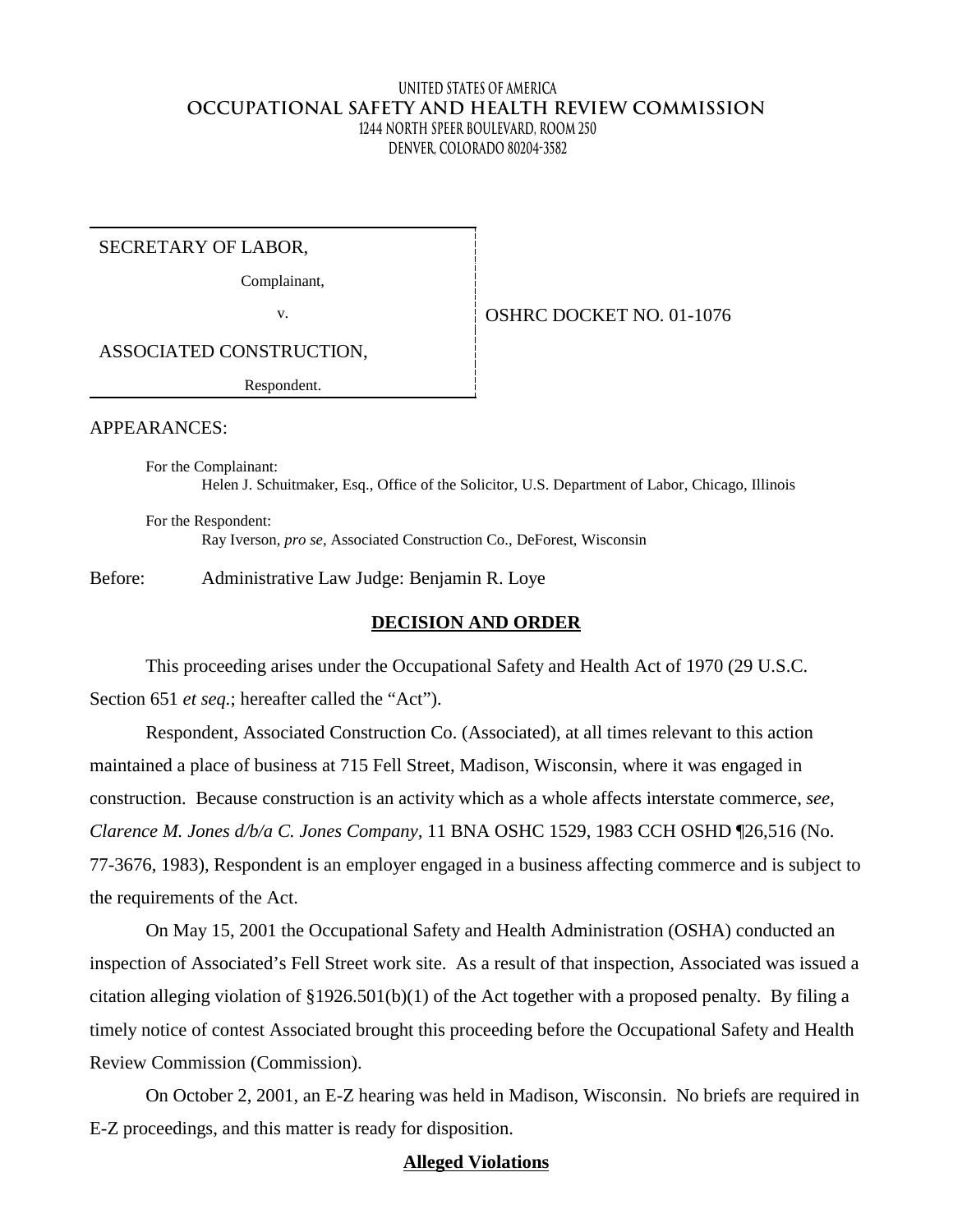29 CFR 1926.501(b)(1): Each employee on a walking/working surface (horizontal and vertical surface) with an unprotected side or edge which was 6 feet or more above a lower level was not protected from falling by the use of guardrail systems, safety net systems, or personal fall arrest systems:

Employees erecting exterior walls did not have fall protection in place to prevent them from falling to the exterior of the building.

The cited standard provides:

(b)(1) *Unprotected sides and edges.* Each employee on a walking/working surface (horizontal and vertical surface) with an unprotected side or edge which is 6 feet (1.8 m) or more above a lower level shall be protected from falling by the use of guardrail systems, safety net systems, or personal fall arrest systems.

#### *Facts*

OSHA Compliance Officer (CO) Chad Greenwood testified that on May 15, 2001 he observed two Associated employees, including the foreman, Michael McFadden, working on the top floor of a four story multi-use building at 715 Fell Street, in Madison, Wisconsin (Tr. 9-10). Greenwood testified that the two employees spent approximately 15 to 20 minutes tipping prefabricated walls into place and fastening them to the deck (Tr. 12). The employees worked within a few inches of the outside edge of the building; CO Greenwood testified that he could see McFadden's toes from his position on the ground (Tr. 12, 16-17). Although stanchions and wire rope guardrails was in place around the edge of the top floor in other areas, there was no fall protection in the area where Associated's employees were working (Tr. 12).

Michael McFadden admitted that he and another Associated employee were working near the unguarded edge of third floor of the Fell Street building for approximately 10 to 15 minutes (Tr. 49). The two were erecting the prefabbed wooden walls of an octagonal "cabana" and fastening them to the concrete deck (Tr. 48). They had previously erected an identical cabana on the other end of the building, while the stanchions and safety cables, which had been installed by the general contractor, were still in place (Tr. 48, 58). According to McFadden, before Associated began to erect the second cabana, the general removed the angle iron that had been supporting the safety cable in that area (Tr. 48, 54).

## *Discussion*

Associated does not dispute the facts as set forth above. Associated argues, however, that it should not have been cited because the cited work was "residential construction." Under §1926.501(b)(13), employers engaged in residential construction may "develop and implement a fall

2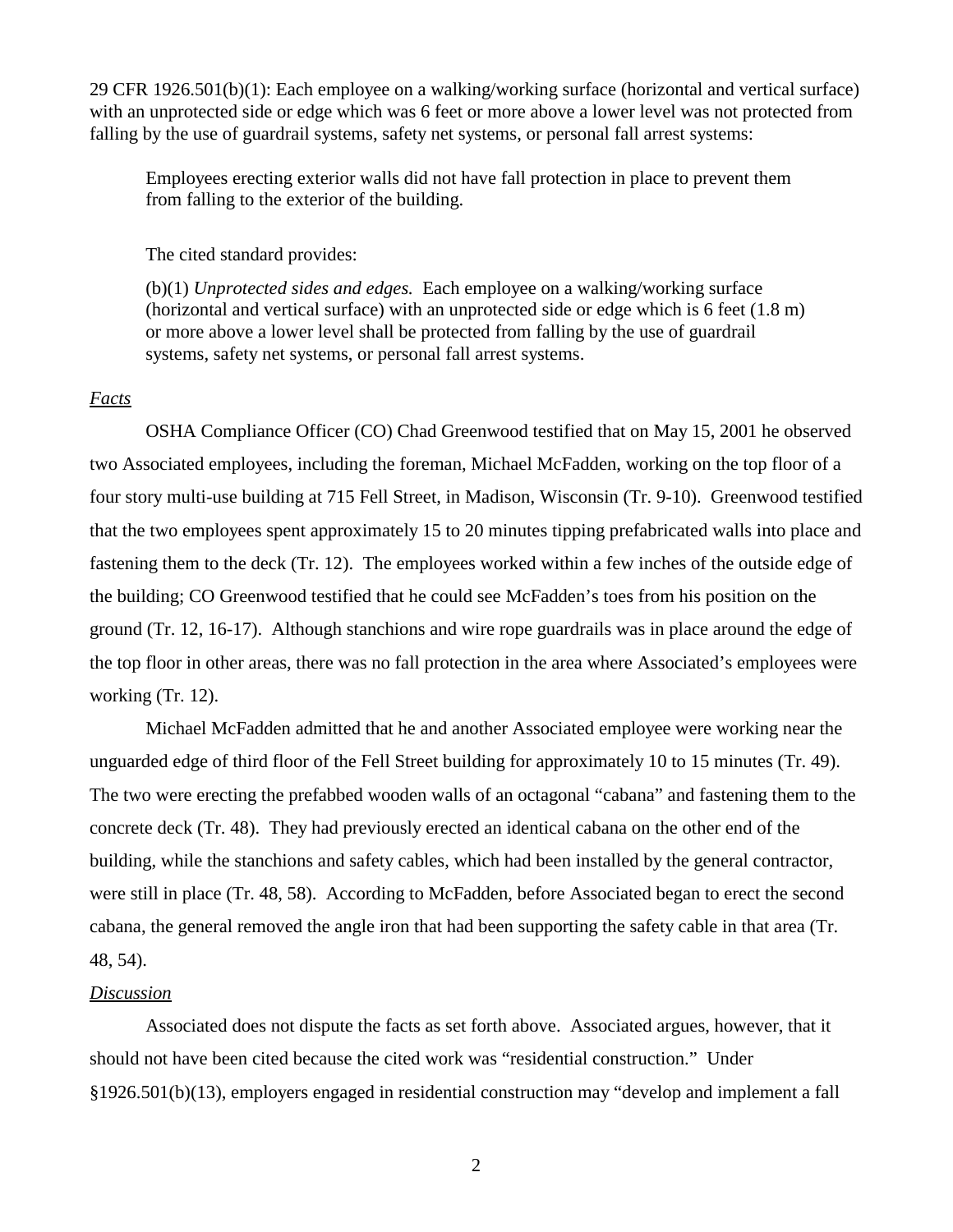protection plan which meets the requirements of paragraph (k) of §1926.502" in lieu of using standard fall protection measures *if* the employer can demonstrate that it is infeasible or creates a greater hazard to use guardrails, safety nets, or personal fall protection.

OSHA directive STD 3-0.1A defines residential construction as construction of a structure, or distinct portion of a structure, which utilizes materials, methods and procedures that are essentially the same as those used in building a typical single family home, *i.e.* wood framing (not steel or concrete), wooden floor joists and roof, and which is assembled with traditional wood frame construction techniques.

The Fell Street building had a concrete foundation; the three upper floors were constructed of steel posts, beams, columns, and bar joists (Tr. 10, 29-30). The third level deck was concrete; Associated employees were attaching a wood frame cabana to that deck (Tr. 47-48). As a threshold matter, based on the evidence in the record, this judge cannot find that the wooden cabana is sufficiently distinct from the rest of the steel and concrete structure so as to be treated separately as residential construction.

Moreover, even assuming, arguendo, that the construction of the third floor cabanas on the Fell Street site *was* residential construction as defined by OSHA, this judge cannot find that Associated proved that traditional fall protection techniques, *i.e.*, guardrails, were infeasible on this site. Associated admits that it erected an identical cabana on the other side of the third floor while guardrails were in place. Under the described circumstances, Associated cannot argue that guardrails were infeasible. 1

Because traditional fall protection was feasible on the site, it was not necessary, or permissible for Associated to develop or utilize an alternative fall protection plan. In any event, it is clear from the evidence that Associated did *not* develop an alternative fall protection plan intended to comply with  $§1926.502(k)$ . At minimum, subparagraph (k) requires the designation of a competent person to monitor the location of employees working in demarcated controlled access zones at the building's edge. Foreman McFadden admitted that there was no monitor on the Fell Street site. Associated had

**<sup>1</sup> Michael McFadden's opinion that the general contractor's guardrails would not have stopped a falling employee (Tr. 59) is irrelevant.** Standard guardrails as described at §1926.502(b) are mandated by the standard. An employer may not use the adjudicatory process to challenge the wisdom of required safety measure. *See, Austin Engg. Co*., 12 BNA OSHC 1187, 1188, 1984-85 CCH OSHD ¶27,189, p. 35,099 (No. 81-168, 1985). If Howe believed the general's guardrails were inadequate, and once it realized the general had removed required guardrails, Howe had a duty to make reasonable efforts to protect its employees from the resulting hazardous condition. *Lee Roy Westbrook Construction Company, Inc.*, 13 BNA OSHC 2104, 1989 CCH OSHD ¶28,465 (No. 85- 601, 1989). The Commission has held that a subcontractor must, *at least,* notify the responsible contractor. *McLean-Behm Steel Erectors, Inc.,* 6 BNA OSHC 1712, 1978 OSHD ¶22,812 (1978).